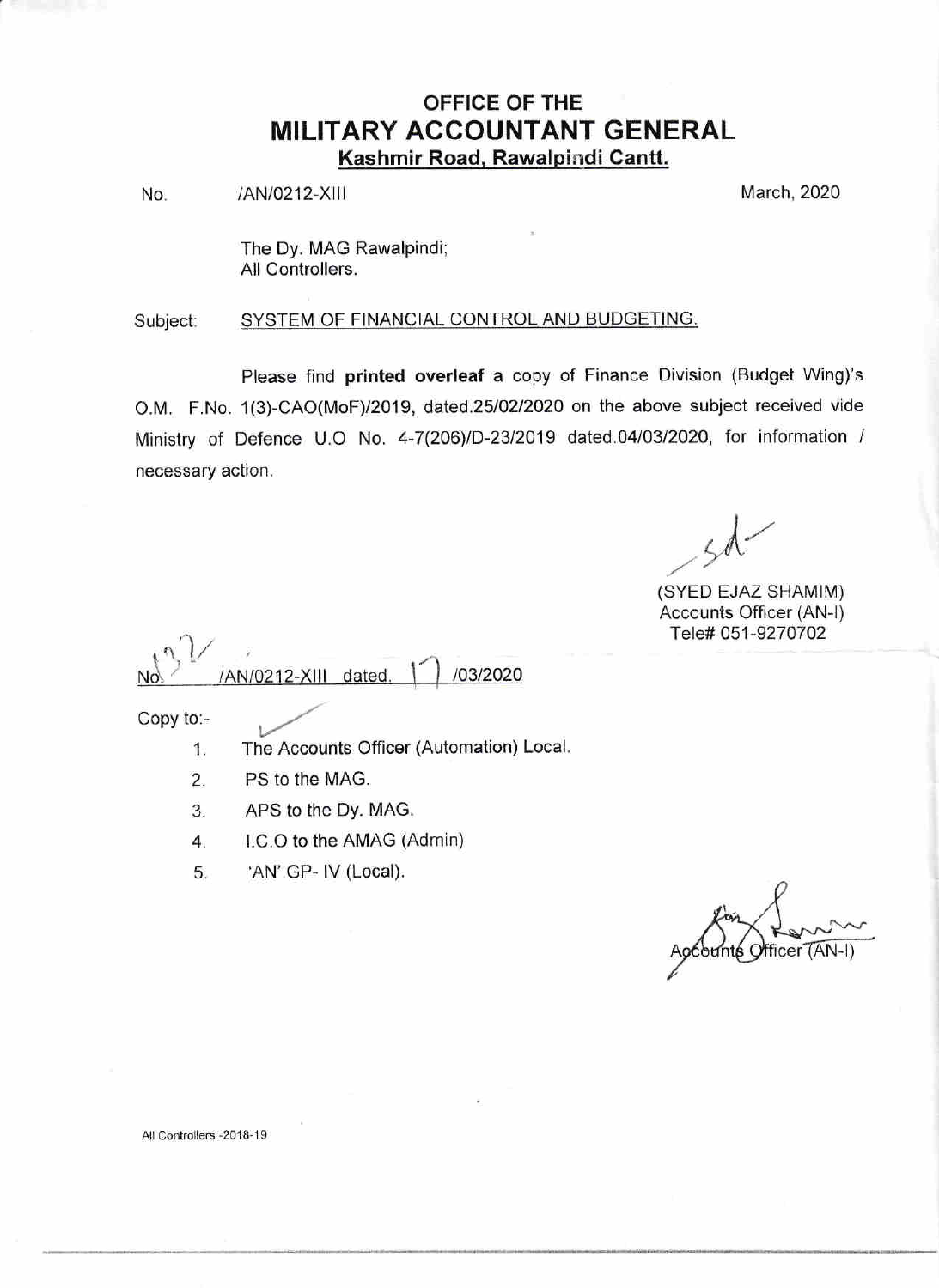**VERNMENT OF PAKISTAN TRY OF DEFENCE** (DEFENCE DIVISION)

Subject:-

## SYSTEM OF FINANCIAL CONTROL AND BUDGE

Kindly find (Printed Overleaf) Finance Division (Budget Wing)'s O.M. No.1(3)-CAO(MoF)/2019 dated 25<sup>th</sup> Feb 2020 on the above cited subject for information / necessary action.

Thish

AMAR

Section Officer (D-23)

- 1. Director General, ML & C, Rawalpindi
- 2. Director General, PMSA. Karachi
- 3. Director General, PASB, Rawalpindi
- 4. Director General, FGEI Dte, Rawalpindi
- 5. Director General, PMAD, Rawalpindi
- 6. Directorate General, ISI, Islamabad
- 7. DS (Budget), MoD

## MoD U.O. No. 4-7(206)/D-23/2019 dated 4<sup>th</sup> Mar 2020

Telesting to the North of St. common and show

Copy to:-

- i.  $JS-I$
- $JS-I1$ ii.
- JS-IV iii.
- JS-VII iv.
- DS (Army-C) and the contract of the contract of the contract of the contract of the contract of the contract of the contract of the contract of the contract of the contract of the contract of the contract of the contract o  $\bar{\mathbf{V}}$  . in the half of stellars with the sign in the mail of D